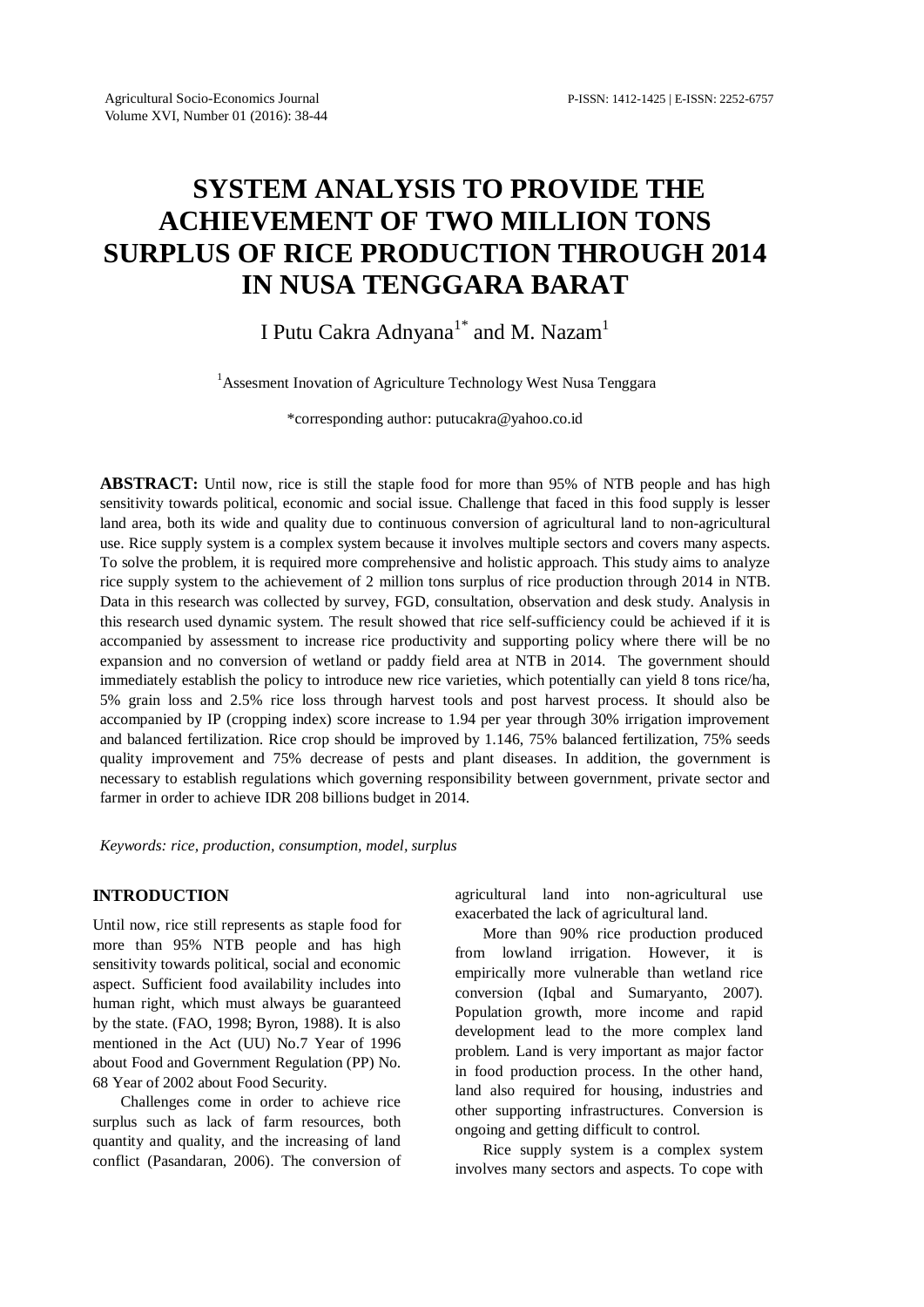the complex problem, it is required more comprehensive and holistic approach. The best approach is dynamic system approach.

Dynamic system approach is an approach to conduct analysis using characteristic system as its starting point (Marimin , 2004) . According to Eriyatno (1999) dynamic system is always looking for any integration among many aspects through an understanding. Thus, we need a new framework known as dynamic systems approach. A dynamic system approach is kind of problem solving which started with need assessment and able to provide basis for broader understanding to the factors that affect system behavior. It also provides an understanding to the multiple problem causes within system framework. Thus, it can produce an effective operating system.

So, it is very important to know dominant factor (key factor) that most affected the provision system and rice consumption in NTB. The identification result of key factor can be used to create model and strategy that can be implemented to the system. Therefore, comprehensive and holistic analysis to the problem of provision system and rice consumption is necessary.

The aim of this research was to create model and strategy to achieve 2 million tons surplus of rice production through 2014 in NTB. The research output was model and strategy to achieve 2 million tons surplus of rice production through 2014 in NTB.

#### **RESEARCH METHOD**

The research was conducted from January to December 2013 in NTB Province. This study was macro study on aggregation of NTB. According to Simatupang (2007), related to the purpose of policy analysis, food security can be assessed at aggregation level: household and regional (local, provincial, and national) level.

Data in this research was primary and secondary data. Primary data was collected by survey techniques through in-depth interview using list of questions. Primary data collection was conducted to wetland and dryland rice farming. Location and respondent determination was conducted by multi-stages stratified random sampling method.

Secondary data was collected trough desk study from BPS, Department/Institution, BMKG, Universities, Research Institutes and scientific

publications, such as books, journals, dissertations, and research reports.

#### **Data Analysis**

The first stage was input - output analysis to the income of wetland and dryland rice farming and to determine rice farming conformity to the various land typologies using certain formula (Downey and Erickson, 1985).

The second stage was production capacity and paddy demand analysis using descriptive method. Production capacity was affected by wetland rice area, dryland rice area, rice productivity and rice cropping index (IP) (IAARD, 2005a). Rice demand was influenced by number of population, rice consumption per capita per year, need of agro-industries, government rice stock, seeds, export, import and transfer. Mathematically, food self-sufficiency measurement performed using certain calculation of powersim 2.5d programme Rachman et al. (2004).

The third stage was model and strategy preparation to achieve 2 million tons surplus of rice production through 2014. It was performed with dynamic system approach. Dynamic systems approach is an approach to conduct analysis using characteristic system as starting point of analysis (Marimin, 2004).

In principle, this system methodology, according to Marimin (2004), conducted through six analysis stages, namely: requirement analysis, system identification, problem formulation, establishment of alternative system, termination from physical, social, and political realization, and economic and financial determination. According to Manetch and Park (1977) in Hartrisari (2007), stages of dynamic system approach starts from need assessment, problem formulation, system identification, modeling, verification and validation, and system implementation.

The statistical test was conducted to measure deviation between simulation output and actual data or to measure the accuracy of simulation output in this study. It was conducted using Mean Absolute Percentage Error / MAPE (Hauke et al., 2001). MAPE Criteria used to test model accuracy. According to Lomauro and Bakshi (1985) in Utami (2006), MAPE score explanation as follows: MAPE <5% (very appropriate); 5% <MAPE <10% (appropriate); and MAPE> 10% (inappropriate). If MAPE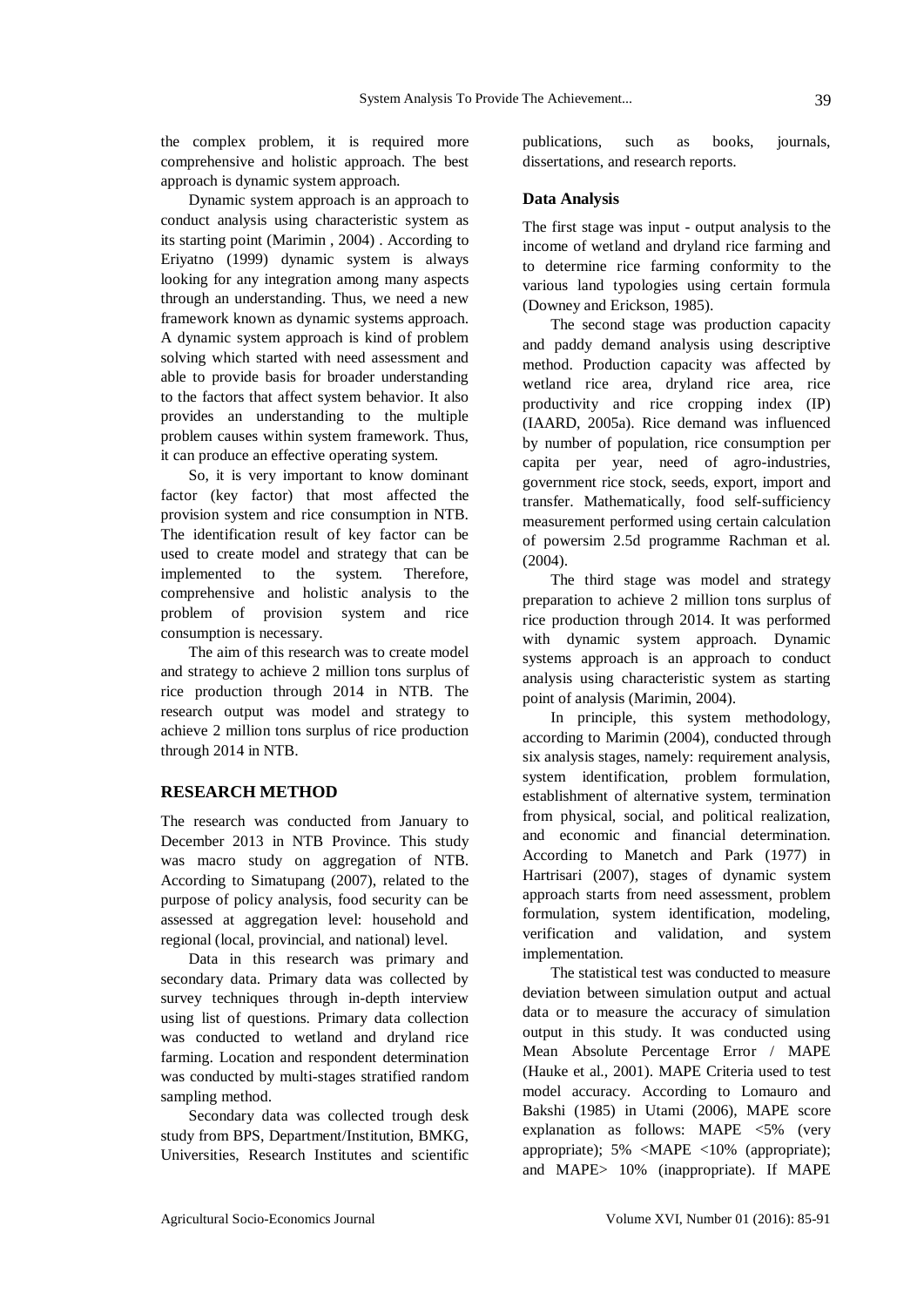value closer to zero then the model is not bias or it can be said as consistent (simulated value neither above nor below the actual data value).

Criteria that used to assess sensitivity performance in this study followed criteria as proposed by Maani and Cavana (2000), in which parameter stated as sensitive when parameter changed by 10% and the impact on the system performance reaches 5-14%, as very sensitive ranging from 15-34% and highly sensitive when the impact is greater than 35%. Parameter which has high sensitivity is an important parameter that can be used in policy determination of policy. In the simulation model of this research, parameter was sensitive type that could achieve the goal in certain time period.

#### **RESULT AND DISCUSSION**

Initial value of empirical data (Staus Quo/Model 0) to the variable that used as the conditions in 2002 or in accordance with data availability as follow:

- 1. Wetland rice area = 214,910 ha , dryland rice area  $= 36,215$  ha
- 2. Land conversion :
	- a. Rate of wetland rice conversion was 1.9 % year-1
	- b. Rate of wetland rice extensification was 3.57 % year-1

Based on data above, rate of wetland rice extensification in NTB still greater than conversion rate of 1.67 % year-1 or 9.359 ha year-1

- 3. Rice farming technology
	- a. Productivity and IP (cropping index) score of lowland rice farming were 4.673 tons ha-1 year-1. Rate of productivity and IP score was 1.02 % year-1 and 2 % year-1 respectively. It was based on performance of rice farming technology in implementation period of 2002-2012
	- b. Dryland rice farming, b.1. Productivity was 2.38 tons ha-1 year-1, b.2. Rate of productivity was 5.14 % year-1 (conditions in 2002-2012), b.3. Rate of cropping index (IP) score was 1 % year-1
	- b. The average of rendement was 56.22%
	- c. The use of seeds in wetland rice area was 50 kg ha-1 and dryland rice area was 70 kg ha-1
- 4. Population growth
- a. Total population was 3,929,774 people ( 2002 )
- b. Birth rate was 2.16 % year-1 and mortality rate was 0.73 year-1
- c. Immigration rate 0.08 % and Emigration rate 0.34 %
- 5. Rice Consumption
	- a. Consumption per capita was 131 kg per year in 2007 ,
	- b. Rate of rice consumption per capita was 2.6 % year -1. Based on the research result, income elasticity of rice consumption was still positive (Irawan 2005 ).
	- b. Total rice stock was 198,300 tons (2009 ), with incoming transfer rate - 6.9% per year and outgoing transfer rate 0.7 % year-1
- 6. Rice grain price was assumed to have no effect on the increase of production. It was consistent with the finding that the increase of rice grain price was not accompanied by effort to increase production by farmers for any reason such as: (1) rice farming was seasonal and (2) farmer's paddy field area was relatively small.
- 7. In 2008, the number of domestic and foreign travelers who visit NTB was 544,501 people with rice consumption rate 300 gr / day/ person and the average of visit period was 2.48 days / person.
- 8. Rice demand at agro-industry sector in 2009 was 16.251 tons with rate of 1% per year
- 9. Rice losses was 2.5% and grain losses was 7%
- 10. Rate of harvest failure was 18% per year because of drought and flooding (BPS).
- 11. Wetland area other than paddy field was 56981 ha in 2002 (BPS processed data). The rate of wetland area used other than paddy field was 1% per year
- 12. Irrigation was only 64% (not good)
- 13. Provision of extension workers was only 80% from total number of villages.
- 14. The use of balanced fertilization was 67.73% of total planting area
- 15. The use of qualified seeds was 40.00% from total planting area
- 16. The effect of pest and plant disease to the productivity was 4% which covered 50% of total planting area
- 17. Land extensification cost IDR 18,000,000/village/year (HR Agency, 2012)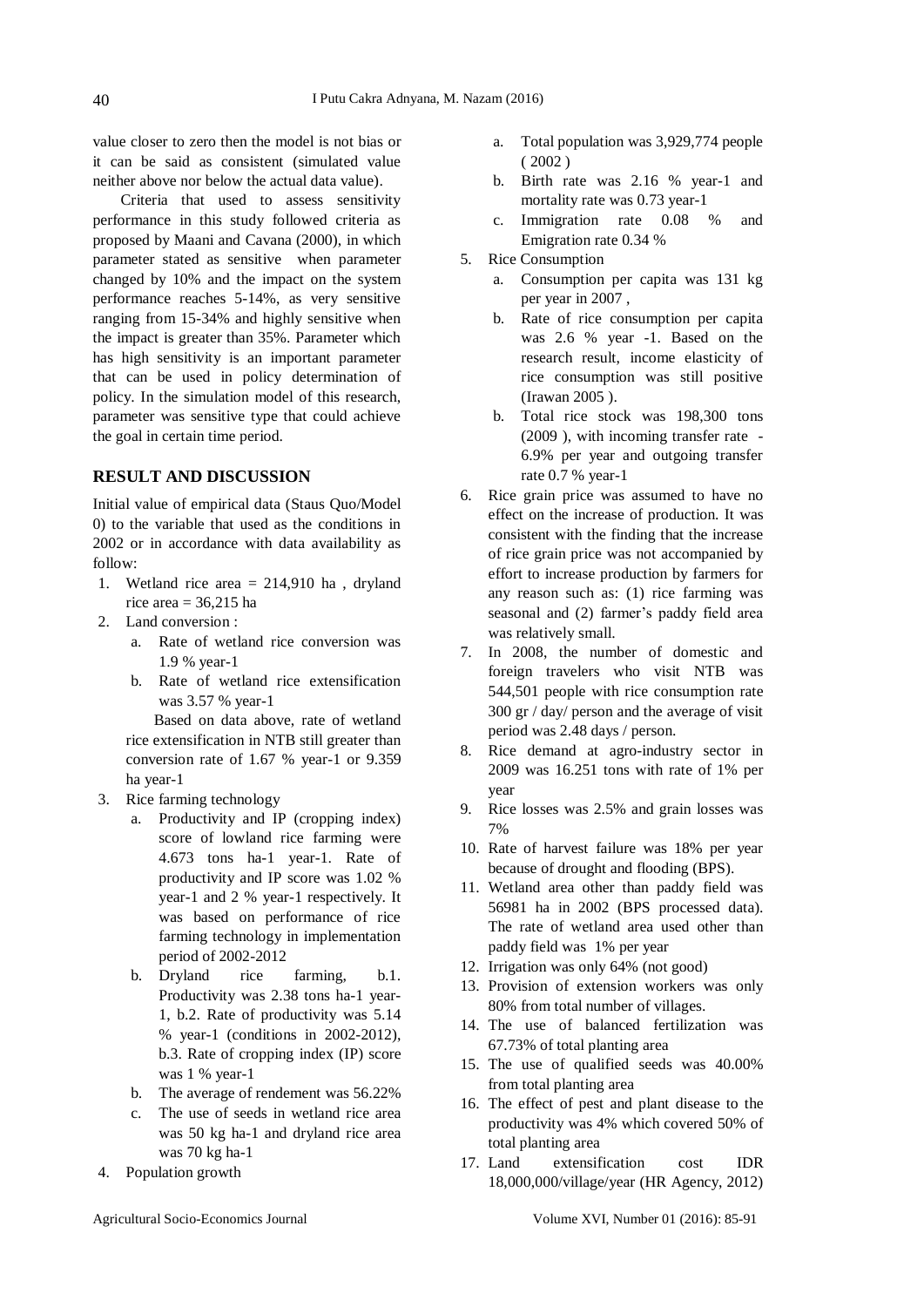The number of village in NTB was 1146 villages (CBS, 2013).

- 18. Fertilizer price (DG PSP, 2012)
	- a. Urea  $=$  IDR  $1.800/kg$  with recommendation of use 100 kg / ha
	- b.  $NPK = IDR$  2.300/kg with recommendation of use 300 kg / ha
	- c.  $SP36 = IDR$  2.000/kg with recommendation of use of 200 kg / ha
	- d.  $ZA = IDR$  1.400/kg with recommendation of use 75 kg / ha
- 19. Irrigation repair or improvement cost was IDR 1.000.000/ha (Directorate PSP, 2012).
- 20. Farm equipment cost was IDR 34 million per village.

#### **Model Simulation Diagram**

Flowchart simulation to the rice availability in NTB presented in Figure 1 and 2. Flowchart is causal translation diagram, which can be simulated with Powersim software based on data quantification. Flowchart simulation consists of three parts: aspects related to rice production (part A), rice consumption (part B) and rice balance (part C). This simulation was carried out to the next 10 years period starting from 2002.

#### **Model Validation Simulation**

Simulation trial was conducted to determine model accuracy and validity by computing data in the period of 2002 - 2012 to predict the condition in 2012. The result of simulation trial is presented in Table 1.

Based on the result, there was relative small deviation between simulation and actual data and obtained MAPE score <10%, means that the models was appropriate (accurate).

Table 1. The result of simulation trials

| Variable   | Simulation<br>Result | Actual Data |        | Deviation Explanation |
|------------|----------------------|-------------|--------|-----------------------|
| Production | 1.986.619            | 2.114.231   | $-6.0$ | 2012                  |
| (GKG)      |                      |             |        |                       |
| Harvested  | 387,766              | 368,760     | 5.2    | 2012                  |
| Area       |                      |             |        |                       |
| Wetland    | 253,620              | 247.434     | 2.5    | 2012                  |
| Rice Area  |                      |             |        |                       |
| Population | 4.414.536            | 4587562     | $-3.8$ | 2012                  |
| of NTB     |                      |             |        |                       |

#### **Efforts to achieve rice self-sufficiency**

One very realistic thing related to the rice selfsufficiency in NTB was ability of domestic production. Various measurements could be taken in order to consider it carefully. In addition to production needs, policy that ruled about wetland should be established, productivity and IP score should be increased, efficient postharvest management should be made, wetland rice area should be expanded and disaster mitigation and pest disease problems shlud be solved.

In term of consumption, policy about food source diversification should be established, people's income should be increased and family planning programme should be implemented continuously. Related to the efforts of rice selfsufficiency, domestic rice availability simulations was performed with the reference wetland perennial policy, the increasing of rice productivity and wetland expansion as the following criteria:

Model one referred to the policy of rice productivity improvement, policy of wetland expnsion in NTB and wetland conversion rate as in 2002-2014. This model could be interpreted as follows:

- 1. Rice productivity 51.53 kw/ha to 78.23 kw/ha in 2014
- 2. Wetland extensification in NTB 4,800 ha in 2014.
- 3. Rate of wetland conversion 1% per year or 2,450 ha in 2014
- 4. 10% grain loss
- 5. Rate of wetland use other than paddy field 1%
- 6. Relative impact to the productivity determinant, such as cost of:
	- a. Seeds = 5% which could reach up to 25% (Nurasa, et al,. All, 2009)
	- b. Fertilizer  $= 10\%$  (Darwanto, 1993) which could reach up to 10% (Darwanto, 1993)
	- c. Land extension  $= 6.6\%$  which could reach up to 16.6% (Saridewi, et al., All, 2010)
	- d. Pests and diseases  $= -1\%$  which could reach up to -4% (Darwanto, 1993)
- 7. Effect to the other things was constant.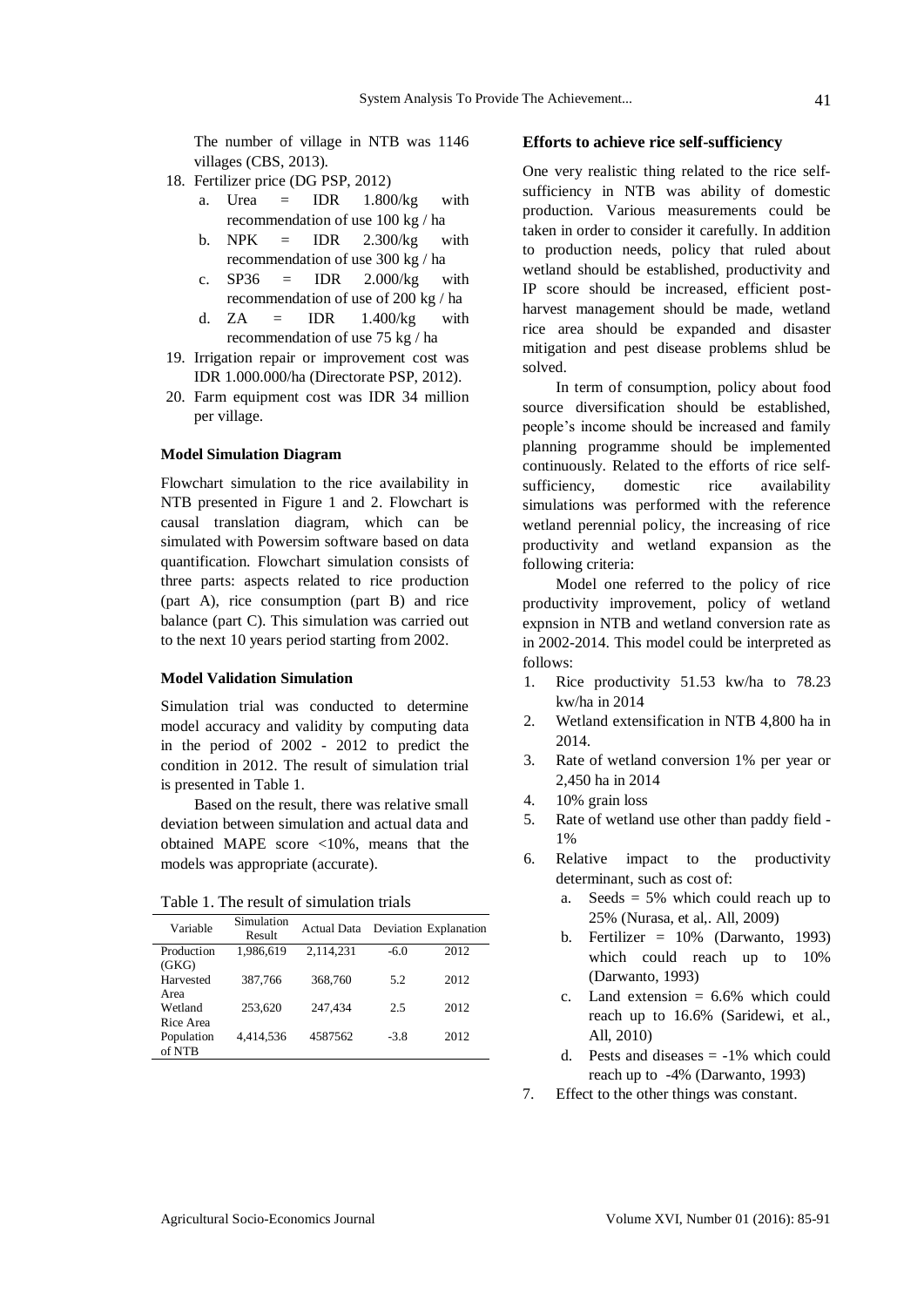

Figure 1. Flowchart of rice consumption and balance in NTB  $\alpha$ trance in  $\bf NID$ 



Figure 2. Flowchart of Rice Production and Rice Cost in NTB

cs Journal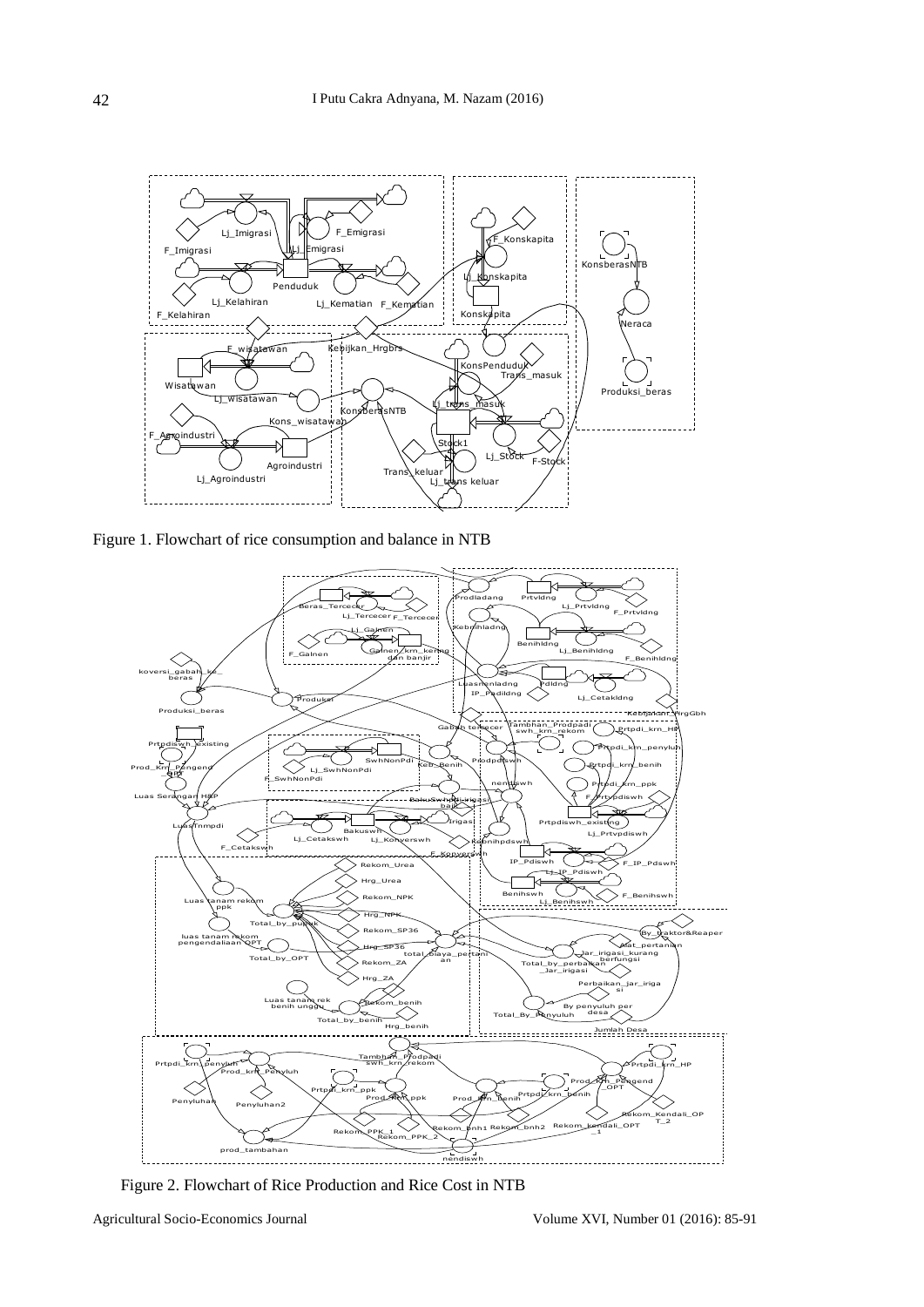Model two referred to the policy of rice productivity improvement and policy of perennial wetland (no expansion and no conversion of wetland area in NTB through 2014) with the condition in 2002-2014 as follows:

- 1. Rice productivity 51.53 kw / ha to 62.43 kw / ha in 2014
- 2. Rate of rice productivity improvement referred to the situation in 2002-2012 was 1.02 % per year and rate of IP score increasing was 1.1 % per year
- 3. No expansion of wetland area through 2014.
- 4. No conversion of wetland area through 2014
- 5. The effect of pest and plant disease decreased from 4 % to 1 % against rice productivity
- 6. 5 % grain loss
- 7. Rate of wetland use other than paddy field 1% per year
- 8. Irrigation improvement was 30% against wetland rice area
- 9. Relative impact to the productivity determinant, such as cost of:
	- a. Seeds  $= 5\%$  which could reach up to 25% (Nurasa, etal., All, 2009)
	- b. Fertilizer  $= 10\%$  which could reach up to 10% (Darwanto, 1993)
	- c. Land extension  $= 6.6\%$  which could reach up to 16.6% (Saridewi, et al., All, 2010)
	- d. Pests and diseases  $= -1\%$  which could reach up to -4% (Darwanto, 1993)
- 10. Effect to the other things was constant.

The simulation resulted in three models including initial conditions (status quo) which presented in Table 2. Model of Status Quo suggested that 2 million tons surplus of rice production could be achieved in 2011 until 2014. However, for long term condition (15-30 years later), it might cannot be achieved due to limited agriculture land, conversion of agricultural land to non-agricultural land, the increasing of rice consumption as with population growth in NTB. Thus, it needed new policy as alternative solution that given by models 1 and 2.

Model one showed that rice self-sufficiency could be achieved if it is accompanied by efforts to increase rice productivity, policy that ruled wetland area expansion for 4,800 ha in NTB 2014 and rate of wetland conversion for 1% per year. Wetland area expansion covered an area of 4,800 ha in 2014 and total investment cost about IDR 120 billion year - 1. Thus, this expansion should be reduced for commodity or agricultural land. Moreover, there should be rice productivity improvement through new rice varieties, for example, Inpari variety that developed by ICRR (has high production potential). The average production of inpari variety reaches up to 8.3 tons per ha. Inpari rice variety also has high rendement for 70%, or 7 % higher than other rice varieties. The increasing of rice productivity could be conducted through extension agent mentoring, proper fertilization, and pest control. The investment for seeds, fertilizer, pest control, education and agricultural implementation reached IDR 670 billions.

Table 2. Initial condition and simulation result of rice balance (million tons) and availability at NTB in 2002 to 2012 (status quo, models 1 and 2).

| Condition and<br>Indicator    | 2002    | 2007 | 2012 | 2014 |  |  |
|-------------------------------|---------|------|------|------|--|--|
| Status quo                    |         |      |      |      |  |  |
| Rice<br>production            | 0.66    | 0.85 | 1.08 | 1.18 |  |  |
| Rice<br>consumption           | 0.72    | 0.64 | 0.57 | 0.55 |  |  |
| <b>Surplus</b>                | $-0.06$ | 0.21 | 0.51 | 0.63 |  |  |
| Condition<br>and<br>Indicator | 2002    | 2007 | 2012 | 2014 |  |  |
| Model one                     |         |      |      |      |  |  |
| Rice<br>production            | 0.73    | 0.93 | 1.17 | 1.27 |  |  |
| Rice<br>consumption           | 0.72    | 0.64 | 0.57 | 0.55 |  |  |
| Surplus                       | 0.01    | 0.29 | 0.6  | 0.72 |  |  |
| Model two                     |         |      |      |      |  |  |
| Rice<br>production            | 0.99    | 1.11 | 1.25 | 1.3  |  |  |
| Rice<br>consumption           | 0.72    | 0.64 | 0.57 | 0.55 |  |  |
| Surplus                       | 0.27    | 0.47 | 0.68 | 0.75 |  |  |

Model 2 showed that the rice selfsufficiency could be achieved if it is accompanied by assessment to increase rice productivity and perennial wetland policy, where there will be no expansion and no conversion of wetland area in NTB through 2014. The increasing of rice productivity could be